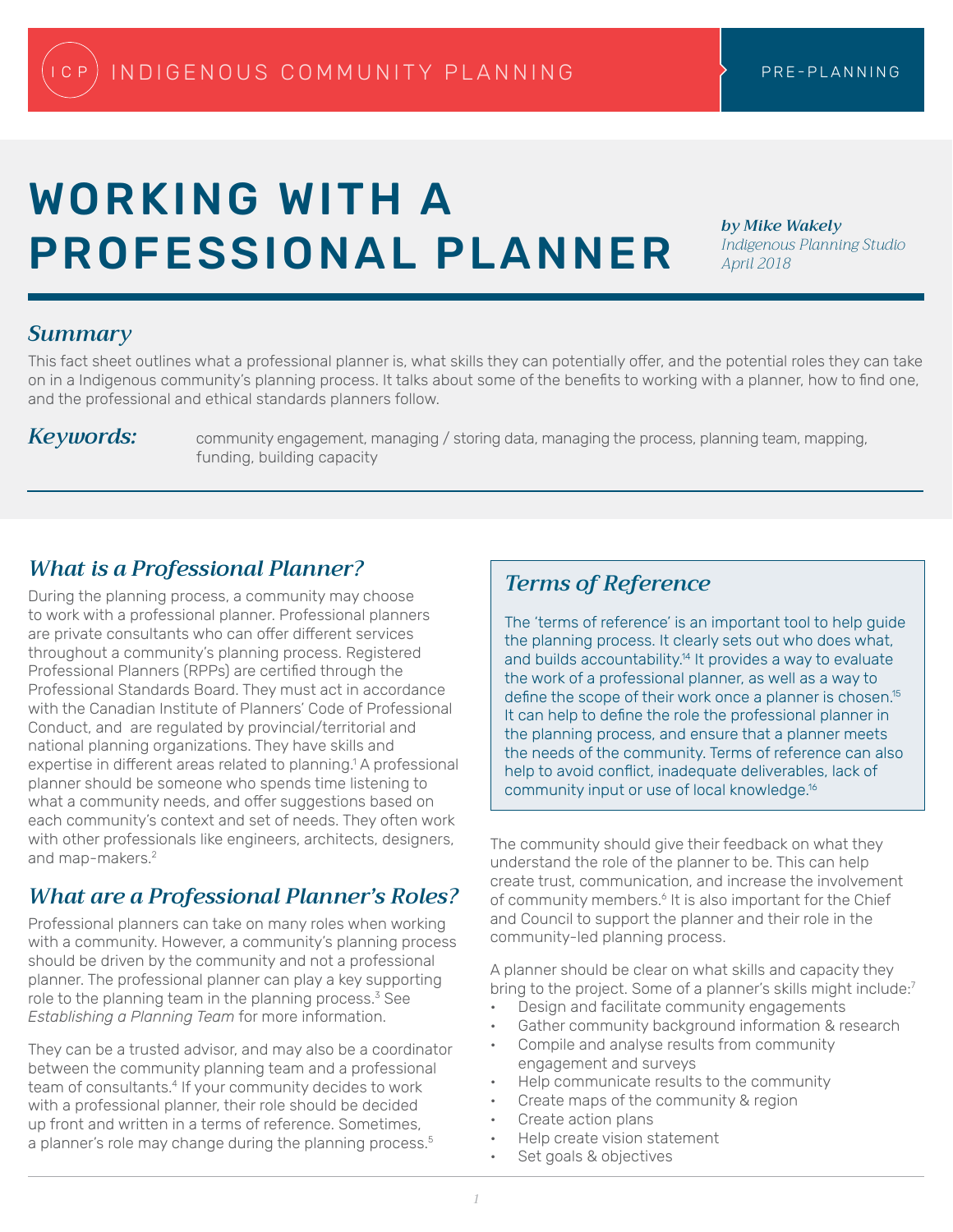## *Building Capacity*

A community should identify what their internal strengths and weaknesses are before talking to a professional planner. It will help decide why a planner could be useful, define their role, and show where the community needs capacity.

Professional planners can help build capacity in the community for the planning process.<sup>18</sup> Whenever possible, a professional planner should offer to train a community memmber a skill involved in the planning process, like a mapping or spreadsheet program . The more capacity a community has, the more it will be able to initiate and carry on its future planning processes.<sup>19</sup>

Figure 1 shows how community leaders (light blue dots) and a planner (red dot) and can learn from each other. Community members (blue dots) can also learn and develop new skills. Capacity is built when information, skills, and lessons learned (yellow arrows) spread in all directions, among community members, leaders, and consultants on even ground.



*Figure 1 | Building capacity from the planner to a community member and then to the wider community.* 

# *Why Work With a Professional Planner?*

A community may decide to work with a professional planner for several reasons. The planning team may need some help with a heavy workload in the community planning process because they don't have enough help from inside the community. Also, a planning team may not have some important knowledge or technical skills needed for the planning process, which a professional planner could provide.<sup>8</sup>



*Figure 2 | Map making, one service a prodessional planner can offer Source* (Spratt, Annie. "Vintage Map Photo." 2018. Unsplash. [https://unsplash.com/](https://unsplash.com/photos/BkbbuOdX06A) [photos/BkbbuOdX06A](https://unsplash.com/photos/BkbbuOdX06A).)

# *How to Choose a Professional Planner?*

A professional planner is often chosen based on a referral from another community. It is a good idea to ask for three or more references from other Indigenous communities to get a sense of a planner's work.<sup>9</sup> Speaking to members of the planning team is very important to get an idea of the quality and accuracy of their work, and whether the community was satisfied.

A community may choose to use the request for proposal (RFP) process to hire a planner.

The Canadian Institute of Planners (CIP) maintains an updated list of professional planners who work with First Nations that can be acquired by contacting the CIP (see *Further Reading*). Based on that list, planners can be invited to submit a proposal. They should be told the expectations and planning timelines. Choosing a professional planner based on their RFP proposal is best done by a committee or group from the community.

#### *Request for Proposal (RFP)*

A RFP is a document created by a business, government or Indigenous community asking for professional help with a project. It is circulated to consultants and other professionals inviting them to submit a proposal for how they would do the work in the project. It's a competetive process, so how much a project will cost, and how long it will take are important factors. The RFP outlines many things: the projects background, purpose, objectives, completion date, and budget.<sup>17</sup>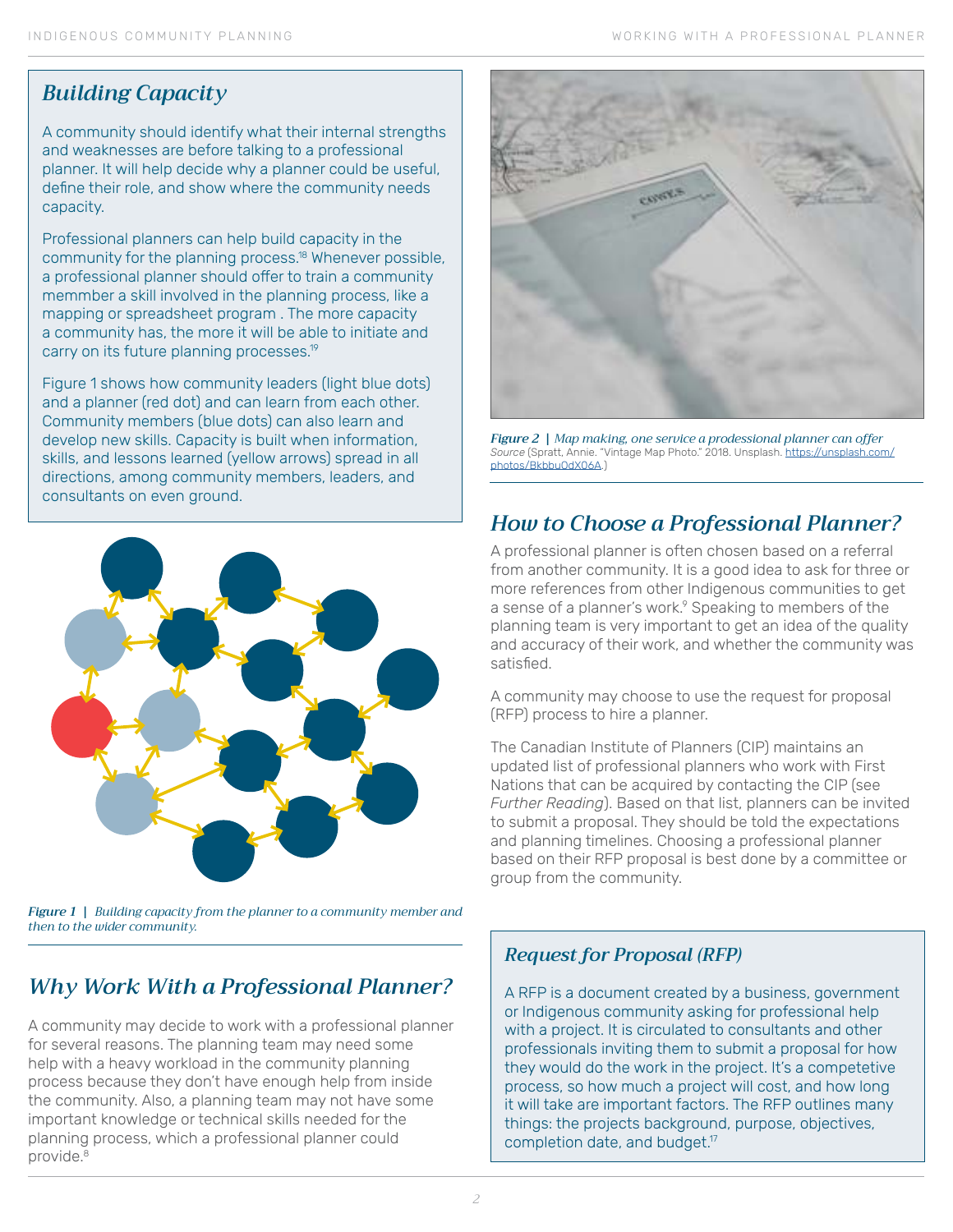

*Figure 4 | Choosing a planner can be done through RFP (top) or referral (bottom). The circles represent steps common to both appraoches.*

# *What are the Expectations?*

Planners should:<sup>10</sup>

- Commit to engaging the community from the beginning
- Build a strong working relationship with the community, the planning team, and Chief & Council
- Be conscious of the community's history, culture, and political structure
- Recognise where the community is lacking capacity and skills
- Offer resources and training

Your community should:

- Review the work of the professional planner and provide feedback
- Be responsible for coordinating meetings with community members as well as with Chief & Council

*competent*

*integrity*

having necessary ability, knowledge or skill to do something successfully

being honest, and having

### *Code of Ethics & Conduct*

Professional Planners in Canada are guided by two codes:

#### Code of  $E$ thics<sup>11</sup>

This code says planners must be competent in their area of planning practice, and know how to apply their knowledge and understanding. Planners must also have integrity and a sense of responsibility to their profession, employers, clients, and the public.

#### Code of Professional Conduct<sup>12</sup>

This code outlines a planner's

responsibility to the public, clients, employers, and to other planners. It basically says all planners must be respectful, honest, knowledgeable, and behave with honour and in a way that doesn't cause conflict.

## *Ownership, Control, Access & Possession*

Standing for ownership, control, access and possession, OCAP is the standard that sets how First Nations' data should be collected, protected, used, and shared.<sup>13</sup> It guides how to conduct research with First Nations, and stresses that First Nations own data collected in their communities, and should control how the information can be used, always have access to it, and have it in their possession.

A professional planner continues to participate in a community's planning process until the end of their contract. The hope is that they have provided valuable work, and added to the community's internal capacity to plan. Provided their work has benefitted the community, they may continue to be involved the community's ongoing planning activities.



moral principles *Figure 5 | The principles of OCAP. At the centre of any data & information collected about a community will always be a commitment to the principles of OCAP for the community.*